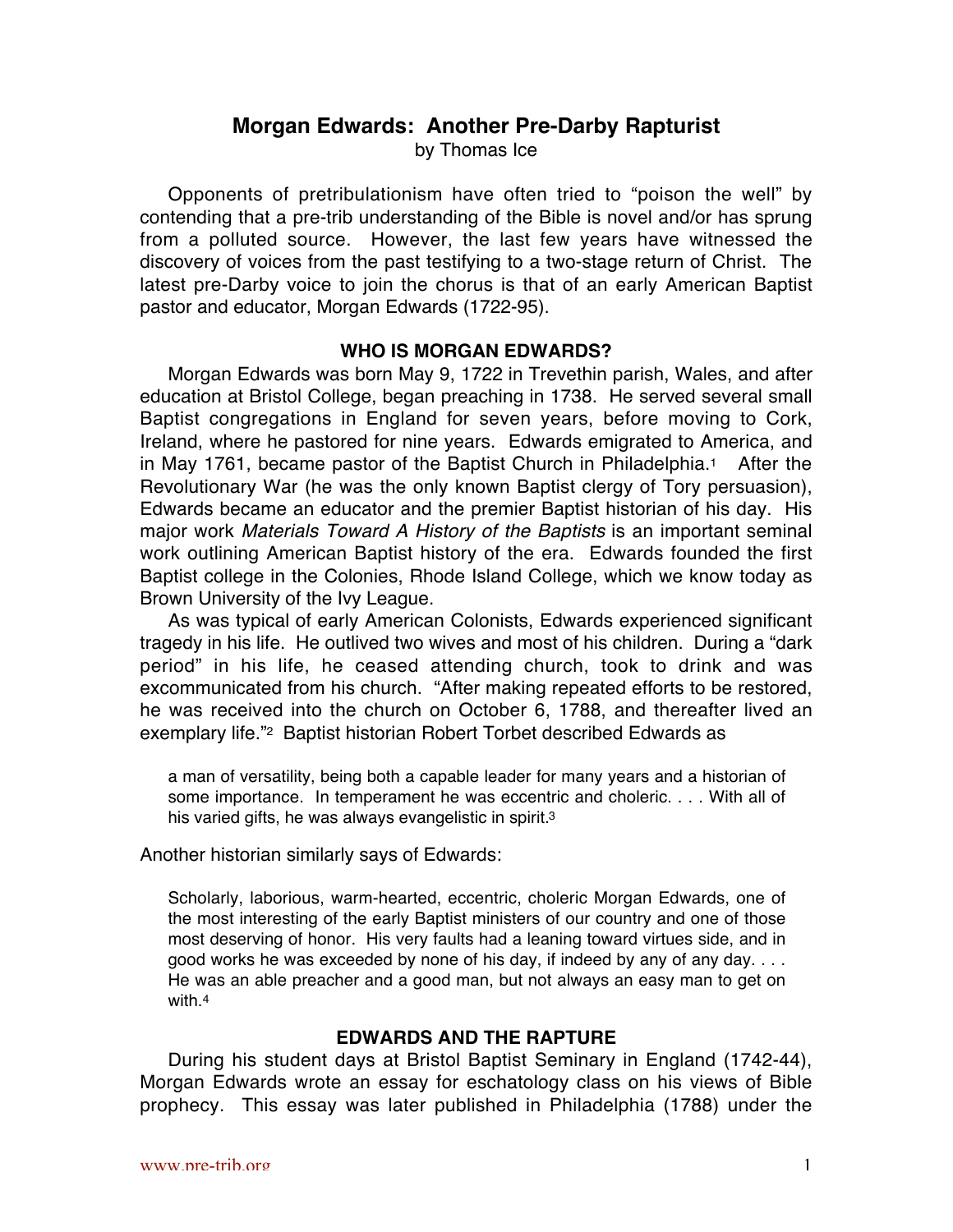following title: Two Academical Exercises on Subjects Bearing the following Titles; Millennium, Last-Novelties. (This is actually one of the shorter titles for a book published in his day.) The term in the title "Last-Novelties" refers to what we would call today the eternal state; "novelties" refers to the new conditions of the future new heavens and new earth. Upon reading the 56 page work, it is clear that Edwards published it unchanged from his student days. Thus, it represents a view developed by the early 1740s.

Morgan Edwards taught some form of pretribulationism as can be gleaned from the following statement in his book:

#### II. The distance between the first and second resurrection will be somewhat more than a thousand years.

I say, somewhat more  $-$ ; because the dead saints will be raised, and the living changed at Christ's "appearing in the air" (I Thes. iv. 17); and **this will be about three years and a half before the millennium,** as we shall see hereafter: but will he and they abide in the air all that time? No: they will ascend to paradise, or to some one of those many "mansions in the father's house" (John xiv. 2), and **so disappear during the foresaid period of time**. The design of this retreat and disappearing will be to judge the risen and changed saints; for "now the time is come that judgment must begin," and that will be "at the house of God" (I Pet. iv. 17)... (p. 7; the spelling of all Edwards quotes have been modernized)

What has Edwards said? Note the following:

- He believes that at least 1,003.5 years will transpire between resurrections.
- He associates the first resurrection with the rapture in 1 Thess. 4:17, occurring at least 3.5 years before the start of the millennium (i.e., at least 3.5 years before the second coming of Christ at the start of the millennium.
- He associates the meeting of believers with Christ in the air and returning to the Father's house with John 14:2, as do modern pretribulationists.
- He sees believers disappearing during the time of the tribulation, which he goes on to talk about in the rest of the section from which the rapture statement is taken.
- He, like modern pretribulationists, links the time in heaven, during the tribulation, with the "bema" judgment of believers.

The only difference, at least as far as the above statements go, between current pretribulationism and Edwards is the time interval of 3.5 years instead of 7. In fact, antipretribulationist John Bray wonders,

It would be interesting to know what, in those early years at the Academy, led Edwards to his concept of a pre-tribulation rapture. One could almost think he had been studying at one of our modern dispensational-entrenched schools, the teaching is so similar to that which is being taught today.<sup>5</sup>

It would be interesting to know what he studied at Bristol, but Edwards makes it clear in the introduction that his views are not those normally held in his day and that he was approaching eschatology with a literal hermeneutic. Such an approach is said by modern pretribulationists to be the primary determinative factor leading to pretribulationism. This is what J.N. Darby claimed $6$  and so does Edwards before Darby.

I will do my possible: and in the attempt will work by a rule you have often recommended, viz. "to take the scriptures in a literal sense, except when that leads to contradiction or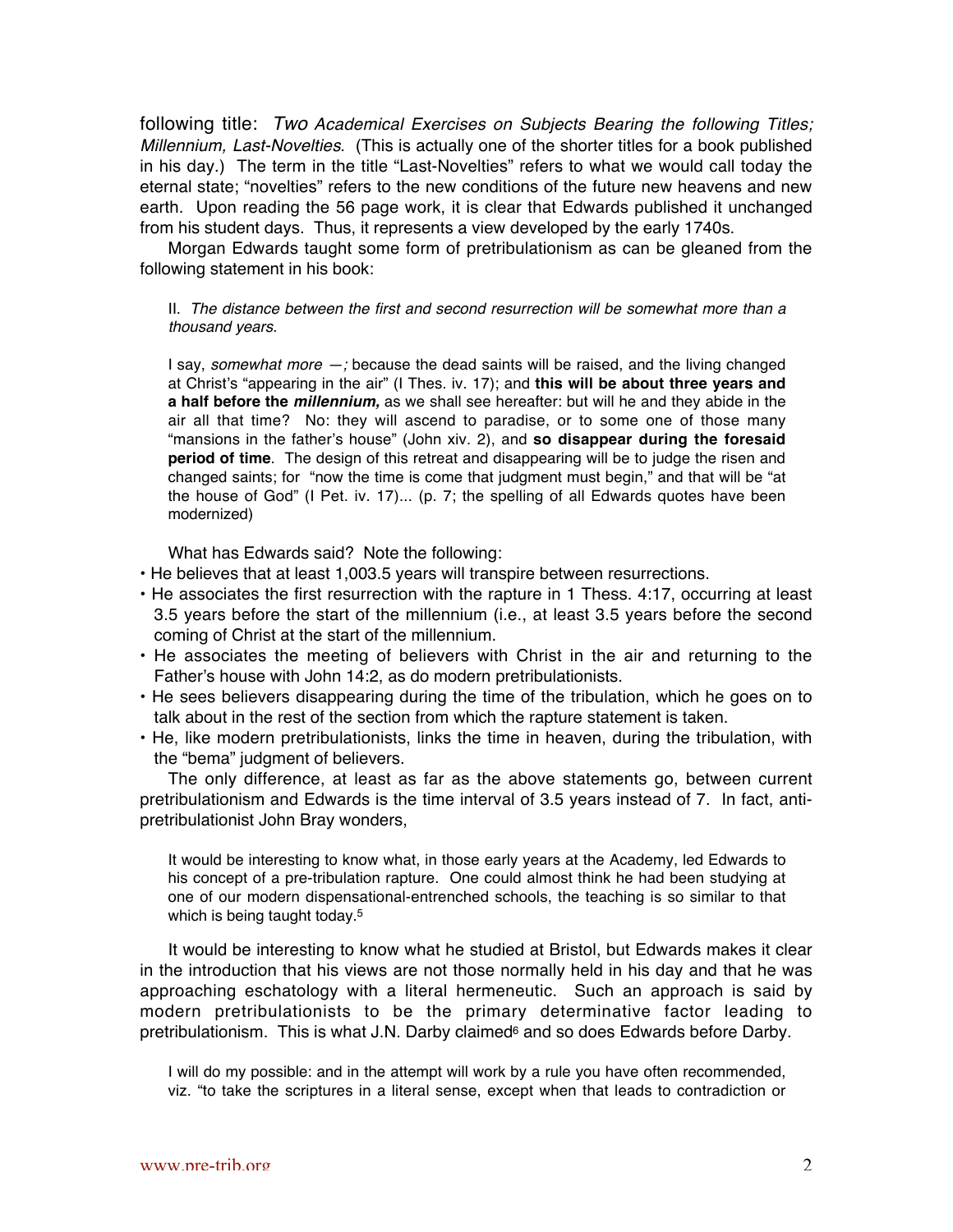absurdity." . . . Very able men have already handled the subject in a mystical, or allegorical, or spiritual way. (pp. 5-6)

Historian John Moore, quoting from Rev. William Rogers' sermon at Edwards funeral: "There was nothing uncommon in Mr. Edwards' person; but he possessed an original genius."7 Thus, as an original thinker, Edwards, like Darby, apparently saw his views flowing from a literal reading of the Bible. Also, like Darby, Edwards developed these views early in life. Edwards was between the age of 20-22, while Darby was about 26 years old.

Edwards adds to his earlier rapture statement later when he says,

Another event previous to the *millennium* will be the appearing of the son of man in the clouds, coming to raise the dead saints and change the living, and to catch them up to himself, and then withdraw with them, as observed before. [i.e., p. 7] This event will come to pass when Antichrist be arrived at Jerusalem in his conquest of the world; and about three years and a half before his killing the witnesses and assumption of godhead. .  $( p. 21)$ 

It is clear that Edwards separates the rapture and the second coming from the following statements:

8. The last event, and the event that will usher in the *millennium*, will be, the coming of Christ from paradise to earth, with all the saints he had taken up thither (about three years and a half before) . . . (p. 24)

millions and millions of saints will have been on earth from the days of the first Adam, to the coming of the second Adam. All these will Christ bring with him. The place where they will alight is the "mount of Olives, which is before Jerusalem on the east." Zech. xiv, 4. (p. 25)

Of interest is the fact that Edwards wrote 42 volumes of sermons, about 12 sermons per volume, that were never published. Other than his historical writings and ecclesiastical helps, his essay on Bible prophecy was his only other published work. It is significant that this essay, from his youth, was published and not something else. This evidences that there was some interest in his views on this subject. Such an interest would have surely risen out of his bringing it to the attention of those to whom he ministered. Yet, on the other hand, the book only went through one printing, showing that all books on the rapture do not automatically become a number one best seller. It could also reflect the fact that Baptists were not a large denomination at this time in America. Nevertheless, Edwards' work on Bible prophecy did have some circulation and exposed early Americans to many of the ideas that would come to dominate Evangelicalism a century later.

### **CONCLUSION**

Detractors of pretribulationism often want to say or imply that our view cannot be found in the pages of the Bible and must have come from a deviant source. Of course, we strongly object to such a notion and have taken great pains over the years to show that the New Testament not only teaches pretribulationism, but holds it forth as our "Blessed Hope"–a central focus of faith. The bringing to light of Morgan Edwards' views of the rapture do demonstrate (again) that a consistently literal approach to Bible interpretation leads many to distinguish between Christ's coming in the air for His bride